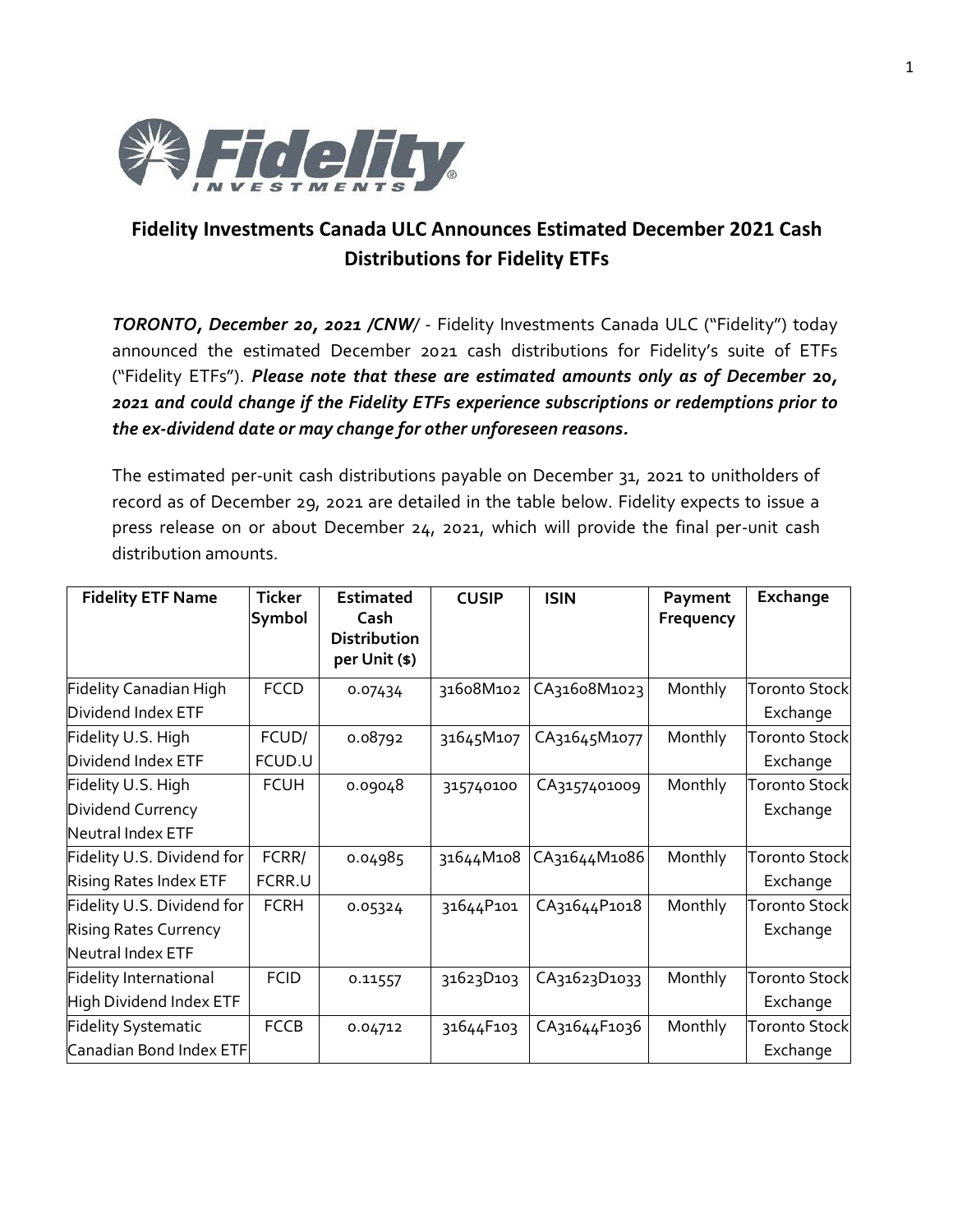| <b>Fidelity ETF Name</b>                                                   | <b>Ticker</b><br>Symbol | <b>Estimated</b><br>Cash      | <b>CUSIP</b> | <b>ISIN</b>  | Payment<br>Frequency | Exchange                         |
|----------------------------------------------------------------------------|-------------------------|-------------------------------|--------------|--------------|----------------------|----------------------------------|
|                                                                            |                         | Distribution<br>per Unit (\$) |              |              |                      |                                  |
| <b>Fidelity Canadian Short</b>                                             | <b>FCSB</b>             | 0.06079                       | 31608N100    | CA31608N1006 | Monthly              | <b>Toronto Stock</b>             |
| Term Corporate Bond<br><b>ETF</b>                                          |                         |                               |              |              |                      | Exchange                         |
| <b>Fidelity Global Core Plus</b><br><b>Bond ETF</b>                        | FCGB/<br>FCGB.U         | 0.01967                       | 31623G106    | CA31623G1063 | Monthly              | <b>Toronto Stock</b><br>Exchange |
| Fidelity Systematic U.S.<br>High Yield Bond ETF                            | <b>FCHY</b>             | 0.12469                       | 31615L105    | CA31615L1058 | Monthly              | <b>Toronto Stock</b><br>Exchange |
| Fidelity Systematic U.S.<br>High Yield Bond Currency<br><b>Neutral ETF</b> | <b>FCHH</b>             | 0.12704                       | 31615M103    | CA31615M1032 | Monthly              | <b>Toronto Stock</b><br>Exchange |
| <b>Fidelity Canadian</b><br>Monthly High Income<br><b>ETF</b>              | <b>FCMI</b>             | 0.03301                       | 31609T106    | CA31609T1066 | Monthly              | <b>Toronto Stock</b><br>Exchange |
| <b>Fidelity Global Monthly</b><br>High Income ETF                          | <b>FCGI</b>             | 0.03657                       | 31623K107    | CA31623K1075 | Monthly              | <b>Toronto Stock</b><br>Exchange |
| <b>Fidelity Global</b><br>Investment Grade Bond<br><b>ETF</b>              | FCIG/<br>FCIG.U         | 0.12025                       | 31624P105    | CA31624P1053 | Monthly              | <b>Toronto Stock</b><br>Exchange |
| <b>Fidelity Canadian Low</b><br>Volatility Index ETF                       | <b>FCCL</b>             | 0.16472                       | 31608H103    | CA31608H1038 | Quarterly            | <b>Toronto Stock</b><br>Exchange |
| Fidelity U.S. Low<br>Volatility Index ETF                                  | FCUL/<br>FCUL.U         | 0.13392                       | 31647B109    | CA31647B1094 | Quarterly            | <b>Toronto Stock</b><br>Exchange |
| Fidelity U.S. Low<br><b>Volatility Currency</b><br>Neutral Index ETF       | <b>FCLH</b>             | 0.17359                       | 31647N103    | CA31647N1033 | Quarterly            | <b>Toronto Stock</b><br>Exchange |
| Fidelity Canadian High<br>Quality Index ETF                                | <b>FCCQ</b>             | 0.11581                       | 31610C100    | CA31610C1005 | Quarterly            | <b>Toronto Stock</b><br>Exchange |
| Fidelity U.S. High Quality<br>Index ETF                                    | FCUQ/<br>FCUQ.U         | 0.0852                        | 31647C107    | CA31647C1077 | Quarterly            | <b>Toronto Stock</b><br>Exchange |
| Fidelity U.S. High Quality<br>Currency Neutral Index<br><b>ETF</b>         | <b>FCQH</b>             | 0.10058                       | 31648J101    | CA31648J1012 | Quarterly            | <b>Toronto Stock</b><br>Exchange |
| <b>Fidelity Canadian Value</b><br>Index ETF                                | <b>FCCV</b>             | 0.04026                       | 31609U103    | CA31609U1030 | Quarterly            | <b>Toronto Stock</b><br>Exchange |
| Fidelity U.S. Value Index<br>ETF                                           | FCUV/<br>FCUV.U         | 0.03909                       | 31647E103    | CA31647E1034 | Quarterly            | <b>Toronto Stock</b><br>Exchange |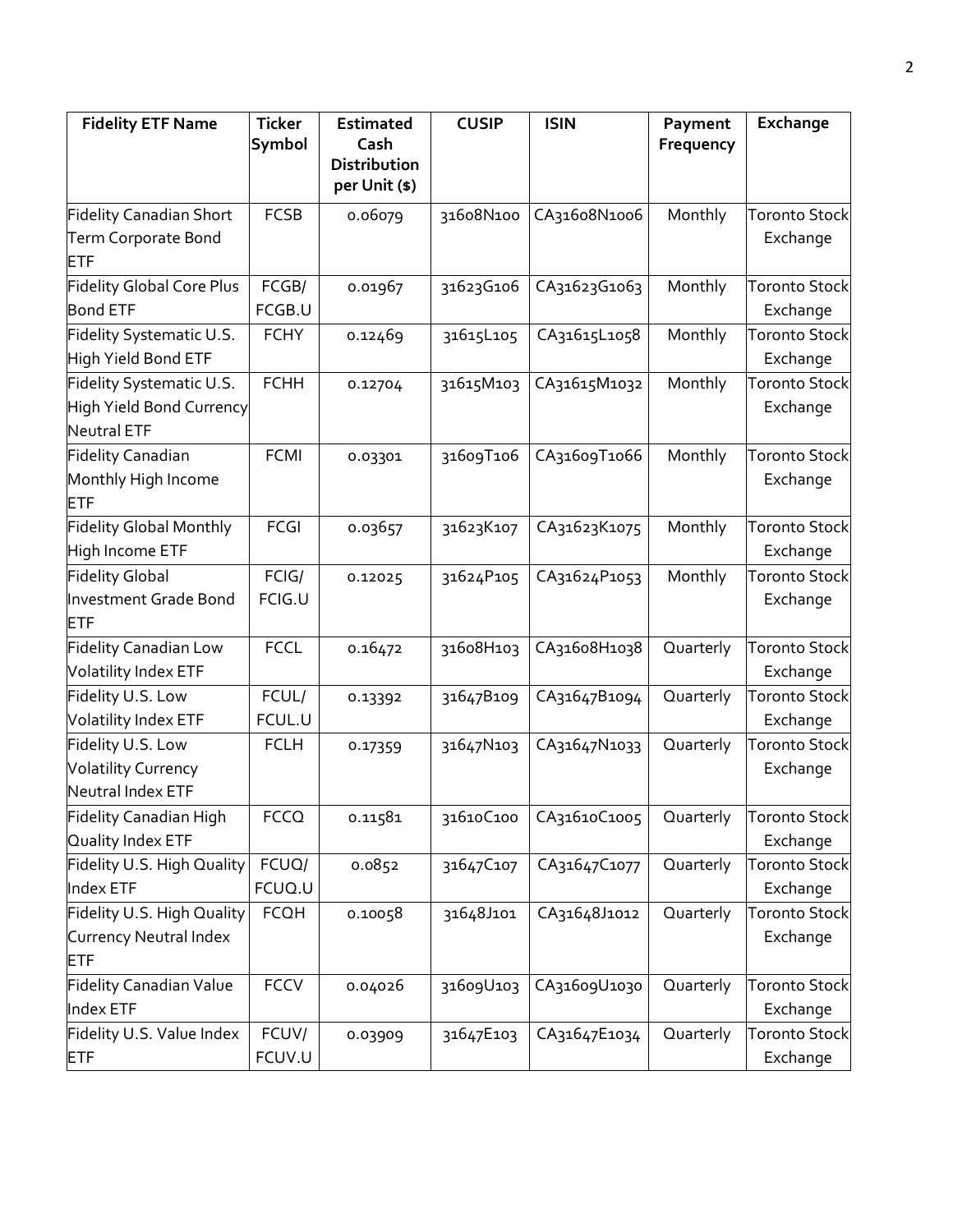| <b>Fidelity ETF Name</b>      | <b>Ticker</b> | <b>Estimated</b>              | <b>CUSIP</b> | <b>ISIN</b>  | Payment   | Exchange             |
|-------------------------------|---------------|-------------------------------|--------------|--------------|-----------|----------------------|
|                               | Symbol        | Cash                          |              |              | Frequency |                      |
|                               |               | Distribution<br>per Unit (\$) |              |              |           |                      |
| Fidelity U.S. Value           | <b>FCVH</b>   | 0.04506                       | 31646E104    | CA31646E1043 | Quarterly | <b>Toronto Stock</b> |
|                               |               |                               |              |              |           |                      |
| Currency Neutral Index<br>ETF |               |                               |              |              |           | Exchange             |
| Fidelity International Low    | <b>FCIL</b>   | 0.28464                       | 31624M102    | CA31624M1023 | Semi-     | <b>Toronto Stock</b> |
| Volatility Index ETF          |               |                               |              |              | Annually  | Exchange             |
| <b>Fidelity International</b> | FCIQ/         | 0.30252                       | 31623X109    | CA31623X1096 | Semi-     | <b>Toronto Stock</b> |
| <b>High Quality Index ETF</b> | FCIQ.U        |                               |              |              | Annually  | Exchange             |
| Fidelity International        | <b>FCIV</b>   | 0.57800                       | 31622Y108    | CA31622Y1088 | Semi-     | <b>Toronto Stock</b> |
| Value Index ETF               |               |                               |              |              | Annually  | Exchange             |
| <b>Fidelity Sustainable</b>   | <b>FCSW</b>   | 0.49122                       | 31642F105    | CA31642F1053 | Annually  | <b>NEO</b>           |
| World ETF                     |               |                               |              |              |           | Exchange             |
| <b>Fidelity Canadian</b>      | <b>FCCM</b>   | 0.15126                       | 31609W109    | CA31609W1095 | Annually  | <b>Toronto Stock</b> |
| Momentum Index ETF            |               |                               |              |              |           | Exchange             |
| Fidelity U.S. Momentum        | FCMO/         | 0.07393                       | 31649P106    | CA31649P1062 | Annually  | <b>Toronto Stock</b> |
| Index ETF                     | FCMO.U        |                               |              |              |           | Exchange             |
| Fidelity U.S. Momentum        | <b>FCMH</b>   | 0.08048                       | 31649R102    | CA31649R1029 | Annually  | <b>Toronto Stock</b> |
| Currency Neutral Index        |               |                               |              |              |           | Exchange             |
| ETF                           |               |                               |              |              |           |                      |
| Fidelity International        | <b>FCIM</b>   | 0.28433                       | 31623V103    | CA31623V1031 | Annually  | <b>Toronto Stock</b> |
| Momentum Index ETF            |               |                               |              |              |           | Exchange             |
| Fidelity All-in-One           | <b>FBAL</b>   | 0.11969                       | 315818104    | CA3158181048 | Annually  | <b>NEO</b>           |
| <b>Balanced ETF</b>           |               |                               |              |              |           | Exchange             |
| Fidelity All-in-One           | <b>FGRO</b>   | 0.11351                       | 31581P106    | CA31581P1062 | Annually  | <b>NEO</b>           |
| Growth ETF                    |               |                               |              |              |           | Exchange             |
| Fidelity Advantage            | FBTC/         |                               | 31580V104    | CA31580V1040 | Annually  | <b>Toronto Stock</b> |
| <b>Bitcoin ETF</b>            | FBTC.U        |                               |              |              |           | Exchange             |

## **Forward-looking information**

This press release contains forward-looking statements with respect to the estimated December 2021 cash distributions for the Fidelity ETFs. By their nature, these forward-looking statements involve risks and uncertainties that could cause the distributions to differ materially from those contemplated by the forward-looking statements. Material factors that could cause the actual distributions to differ from the estimated distributions include, but are not limited to, the actual amounts of distributions received by the Fidelity ETFs, portfolio transactions, currency hedging transactions, and subscription and redemption activity.